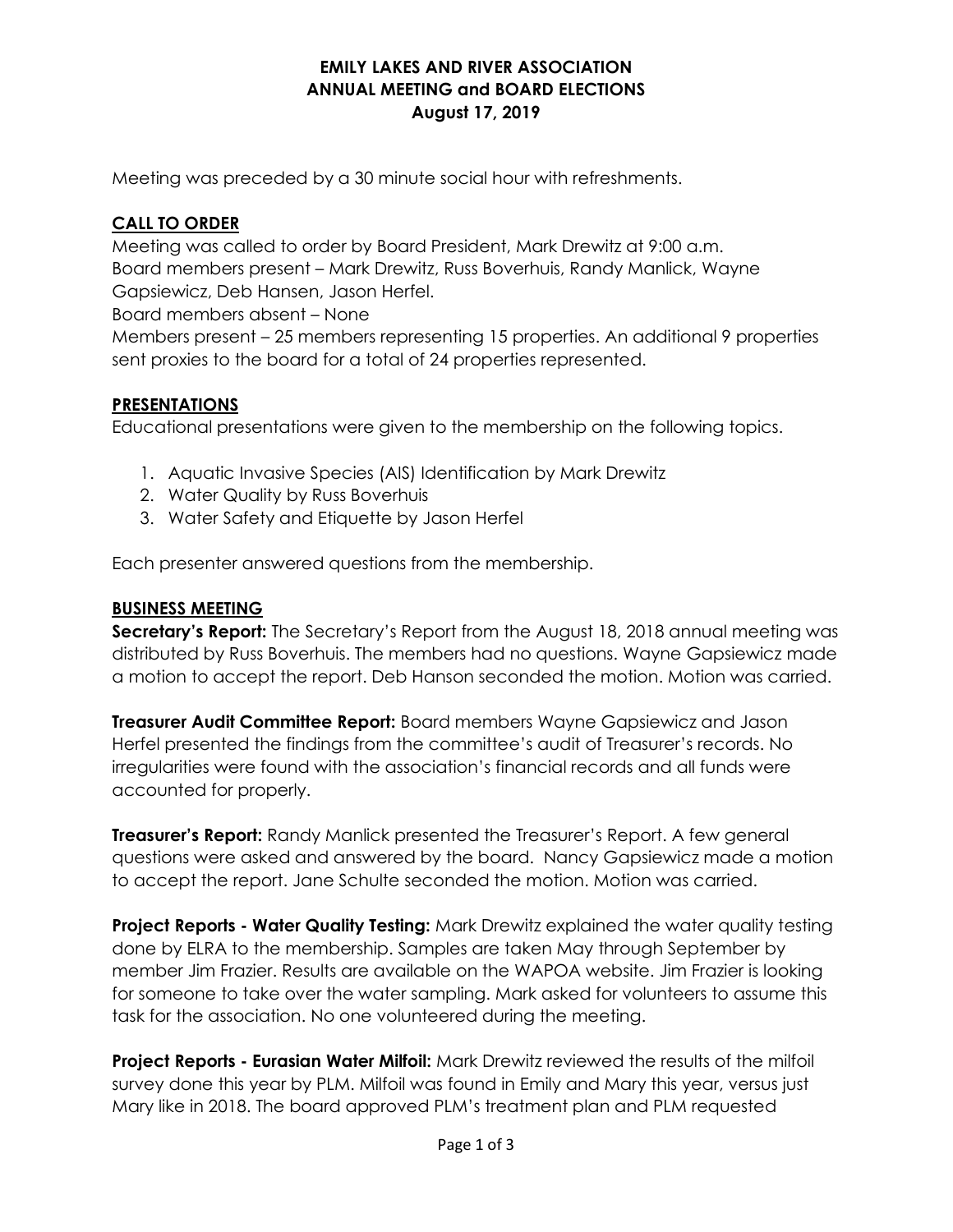### EMILY LAKES AND RIVER ASSOCIATION ANNUAL MEETING and BOARD ELECTIONS August 17, 2019

permits from the DNR. The DNR thought we were treating more area than necessary so they did their own survey and adjusted our treatment plan. Treatment is expected to be done in September. Public notices will be published in the Northland Press prior to the treatment.

Mark also gave a report on the activities of the City Council regarding the Waters Committee. He chronicled the activities of the city and what ELRA did to do get the Joint Powers Agreements in place so ELRA could continue to get funding from the Waters Fund. ELRA relies on this funding to help defer some of the expenses for treating milfoil in the lakes. Mark said now that the Joint Powers Agreements are in place, we will be receiving funds from the city to help cover the 2019 milfoil treatment plan. This information was also highlighted in our newsletter.

**Project Reports - Veliger Testing:** Doug Tarasar reported that veliger testing was done and no veligers were found in Emily. Mary is not tested because it does not have a public access. Reminded members to make sure they check their motors, lifts and docks for Zebra mussels when they pull their equipment out of the water.

A member suggested that we do veliger testing of Mary in 2020. Some discussion followed and a motion was made and seconded to do veliger testing of Mary. The motion was carried.

**Project Reports - Fish Stocking:** Doug Tarasar reported that ELRA will not do any fish stocking in 2019 because the DNR is stocking the lakes. We will resume our stocking in 2020. A member asked how much we spend each year for fist stocking. Doug reported the cost is usually between \$1,500 and \$1,600 per year.

### OLD BUSINESS

None

# NEW BUSINESS

2020 ELRA Budget: The 2020 budget was distributed and explained by Randy Manlick. After some discussion, a motion was made by Deb Hanson to approve the budget. Wayne Gapsiewicz seconded the motion. Motion was carried.

Proposed By-law Changes: Mark Drewitz presented the proposed by-law changes to the membership and explained the reasoning behind these changes. Next he explained that voting was based on one vote per property. After some discussion the by-law changes were approved.

**Other Business:** Wayne Gapsiewicz was recognized for his nine years of service serving on the ELRA Board. Thank you Wayne.